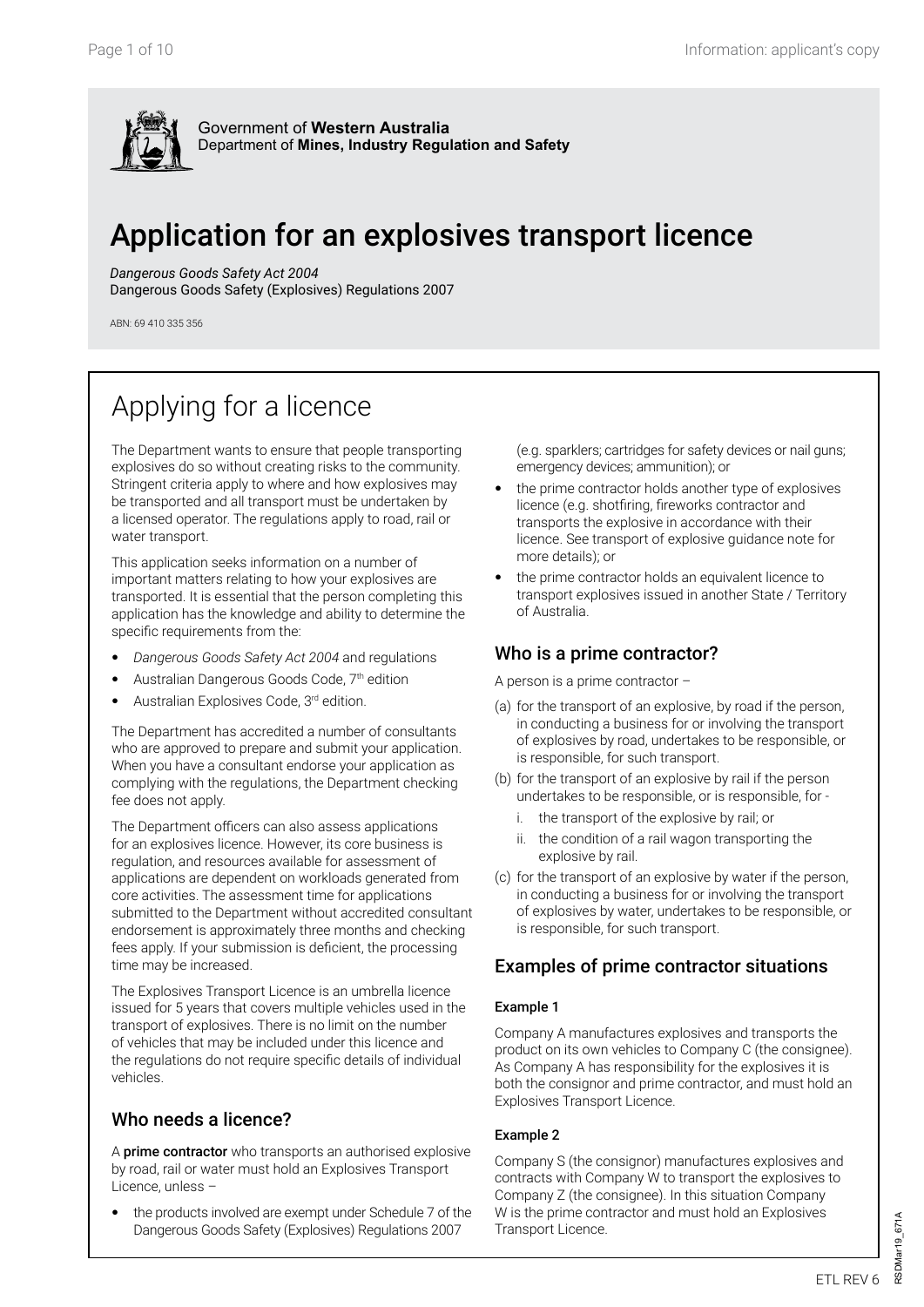#### Example 3

Company S (the consignor) manufactures explosives and contracts with Company W to transport the explosives to Company Z (the consignee). In this situation Company W is the prime contractor and must hold an Explosives Transport Licence. However, Company W engages Subcontractor SC to perform some or all of the transport work. In accordance with the definition above:

- Company W is the prime contractor and must hold an explosives Transport Licence (including an EMP)
- Subcontractor SC can also become a prime contractor (and must hold an EMP) if responsibility for the transport of the explosives is transferred as part of the contractual arrangements between the two companies.

# General requirements

Licences can only be granted to an individual, body corporate or a partnership. Where the application is from an individual, a licence will only be issued if certain eligibility requirements are met and the Chief Officer is satisfied the applicant:

- is 18 years of age or over
- holds a current WA Dangerous Goods Security Card
- has developed and can apply an Explosives Management Plan, including a security plan.

## Drivers and vehicles

A person who drives a road vehicle transporting explosives must hold an Explosives Driver Licence and may only drive for the holder of an Explosives Transport Licence (please refer to the Explosives Driver Licence application for further information). All drivers are required to hold a security clearance and be authorised as secure nominees.

All vehicles used in the transport of explosives must comply with the requirements of the Australian Explosives Code, 3rd edition. They are not required to be individually licensed for explosives transport but information will be sought on the central garaging location where the vehicles can normally be inspected.

## Import of fireworks into WA

The regulations require that holders of an Explosives Transport Licence importing fireworks into Western Australia and must lodge with the Department a fireworks (interstate import) notice at least 24 hours prior to the expected time of arrival of the fireworks. Copies of the notice proforma are available on the Department website.

### Supervised and unsupervised access – what does this mean?

For the purposes of the regulations an individual is supervised by another person while he or she has access to an explosive if at the time he or she:

- is in the presence of the other person; or
- is in a place where any handling or removal of the explosive is controlled by the other person.

A licence holder may authorise a person to have access to the explosives in the holder's possession. If the access is supervised or in a controlled environment there is no specific need for the employee to have a security clearance or be a secure nominee.

If access to the explosives is to be **unsupervised** the employee must possess a security clearance and be authorised by the licence holder as a secure nominee.

### Secure nominees

Holders of explosives licences may authorise persons to have unsupervised access to explosives in the course of their duties providing:

- the person has a security clearance; and
- the licence holder is satisfied the person is suitably trained to safely handle any explosive that the person will have unsupervised access to.

Persons authorised are deemed to be 'secure nominees' and the licence holder is required to maintain written records of all secure nominees including when authorisations were granted or cancelled.

Persons who are not secure nominees are not permitted to have unsupervised access to explosives.

# Recognition of interstate licences

The regulations allow for the recognition of similar explosives transport licences issued in another State or Territory of Australia to be recognised in Western Australia. Accordingly, if a person transports or drives a vehicle transporting an explosive under the authority of a current interstate explosives licence, then the licence is taken to be a licence issued under the WA explosives regulations. There is no requirement for an application form to be submitted to the Department in these circumstances. However, the Department will seek assurance from the licence issuing authority that the explosives management plan adequately addresses security matters for transport operations in Western Australia.

# Reference material

Further information can be found at:

- *Dangerous Goods Safety Act 2004*
- Dangerous Goods Safety (Explosives) Regulations 2007

(downloads of the Act and regulations are available free on the Department of Justice website at www.legislation.wa.gov.au)

- Australian Dangerous Goods Code, 7<sup>th</sup> Edition
- Australian Explosives Code, 3rd Edition

(available from www.canprint.com.au or CanPrint. Phone: 1300 889 873)

- Schedule of fees and charges
- Application for a driver licence
- Fireworks (interstate import) notice
- Guide for an explosives management plan (includes template)

(available from the Department website at www.dmirs.wa.gov.au)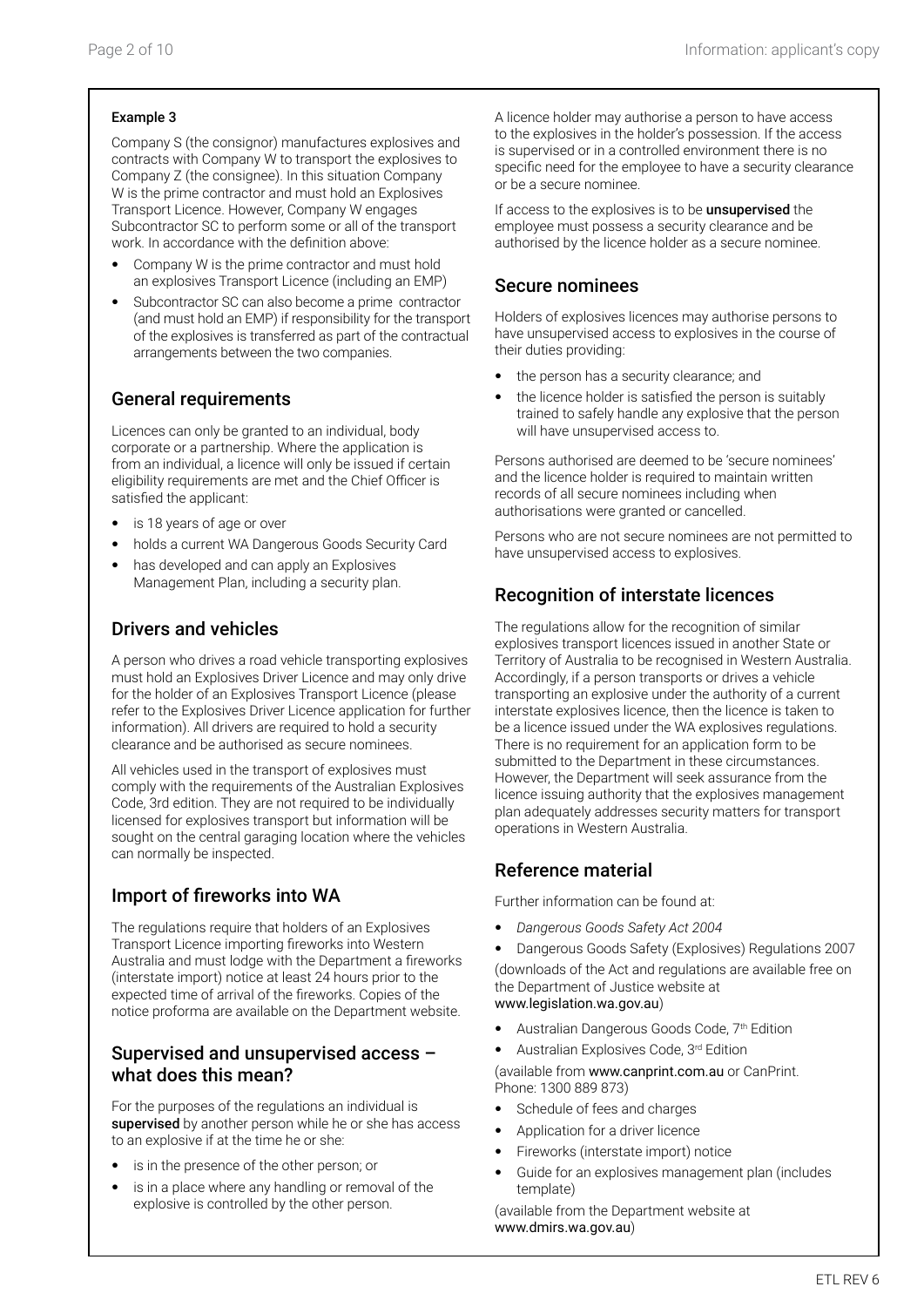# Applicant details

Licences can only be granted to an individual, a body corporate or a partnership.

An application for an individual must include a copy of the applicant's current motor driver's licence for proof of identity.

An application from a body corporate must be in the name as described on the certificate of incorporation, and the original certified copy of the certificate is to be provided with the application.

The following are also recognised as corporate bodies:

- Federal or State Government Departments
- Local Government authorities (cities, towns, shires)
- Some semi-government organisations (e.g. Water Corporation, Western Power)

Where an unincorporated body owns / operates / leases premises or a site, or undertakes an activity (and does not wish, or is not eligible, to become incorporated (i.e. small businesses, associations, etc.) an eligible individual must be nominated to be the applicant.

An application from a partnership must include:

the original certified copy of evidence of the partnership; and

- a statutory declaration from each partner stating:
	- − the name of the partnership
	- the name, home address and contact details of all partners; and
	- − business in which the partnership is engaged.

The licence will be granted in the name of the partnership.

Applications may be received in respect to premises that are operating under a trust. The licence cannot be granted to a trust, but can be granted to, as an example, '*The trustees of the ABC Trust*'. Applications from trusts must include:

- the original certified copy of a document which states the name of trust; and
- the name, home address and contact details of at least one of the trustees. If the nominated trustee is a body corporate or partnership, the documents required are the same as advised above for such entities.

Licences cannot be granted to business names or trading names.

Please ensure that a contact number is provided in case the Departmental assessor needs to clarify matters or seek additional information. A residential business is mandatory and may be supplemented with a post office address.

# Security clearances

It is a requirement that explosives related licence holders and people with unsupervised access to explosives or security risk substances possess a security clearance (and where necessary be a secure nominee of the licence holder). Key features of the assessment process are identity checks to confirm the status of applicants as well as national criminal history record checks including an ASIO clearance.

As a means of proof of a valid security clearance, individuals will be issued with a photographic security card valid for 5 years, and it will be subject to renewal. The security card will allow portability of the security clearance between employers.

Individuals who wish to apply for an Explosives Transport Licence must first obtain a WA Dangerous Goods Security Card. Details are available on the Department website and application forms can be obtained from and lodged at participating post offices in Australia.

An Explosives Transport Licence held by an individual is only valid while the security clearance of the individual remains current.

### Recognised security clearances

Western Australian explosives regulations recognise current explosives and security sensitive ammonium nitrate (SSAN) licences/permits issued by another State/ Territory of Australia as being valid security clearances in this State. This does not apply for permanent residents of WA with more than 3 months residency. These are detailed in the following table:

| <b>State / Territory</b>        | Legislation                                                           |
|---------------------------------|-----------------------------------------------------------------------|
| New South Wales                 | <b>Explosives Regulations 2013</b>                                    |
| Oueensland                      | Explosives Act 1999                                                   |
| South Australia                 | <b>Explosives (Security Sensitive</b><br>Substances) Regulations 2006 |
| Tasmania                        | <b>Security Sensitive Dangerous</b><br>Substances Act 2005            |
| Victoria                        | Dangerous Goods (Explosives)<br>Regulations 2011                      |
|                                 | Dangerous Goods (HCDG)<br>Regulations 2005                            |
| Northern Territory              | None applicable                                                       |
| Australian Capital<br>Territory | None applicable                                                       |

Applicants from interstate, who do not possess a recognised security clearance will be required to obtain a WA Dangerous Goods Security Card in order for the application for licence to proceed.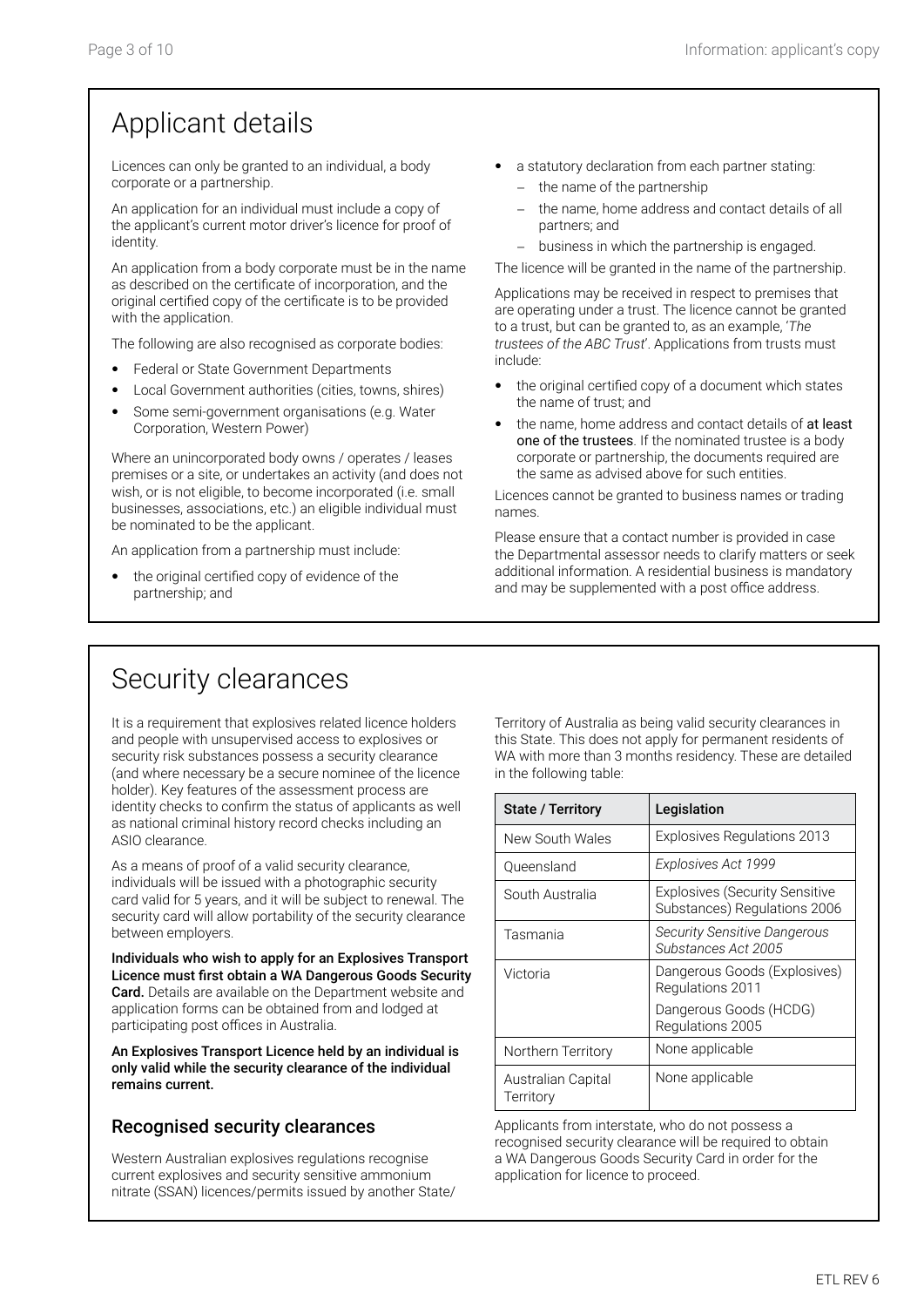# Relevant offence

The regulations require that all individuals who apply for any type of explosives licence must disclose to the Chief Officer:

- details of any relevant offence of which the person has been convicted; and
- details of any charge of a relevant offence against the person that is pending.

The term 'relevant offence' means any of the following:

- an offence against the *Dangerous Goods Safety Act 2004* and regulations;
- an offence against a law of another place that substantially corresponds to the *Dangerous Goods Safety Act 2004* and regulations; or
- an offence against a law of this State or another place, an element of which is the handling, storage or transport of explosives.

Two questions on this matter are contained in the application form and answers in the affirmative to either question must be supported by a separate sheet briefly describing details of the offence and/or charge including places, dates and penalties.

# Explosives management plans (EMP)

The regulations require a risk management approach be taken by persons involved in the transport of explosives. To enable the Chief Officer to consider an applicant's preparedness and ability to transport and supply explosives in a safe and secure manner an EMP must be submitted with the application.

An approved EMP is available from the Department website. The EMP addresses a number of matters which are detailed in the regulations, including:

 $incidents$  involving explosives transport  $-$  preparedness and response;

- training of people to comply with the regulations and the EMP;
- monitoring of compliance with the EMP;
- review of the EMP to ensure its effectiveness;
- assessment of risks in relation to safety of people, property and the environment; and
- assessment of the risks of the sabotage, theft or unexplained loss of or access by unauthorised persons to any explosives possessed under the licence.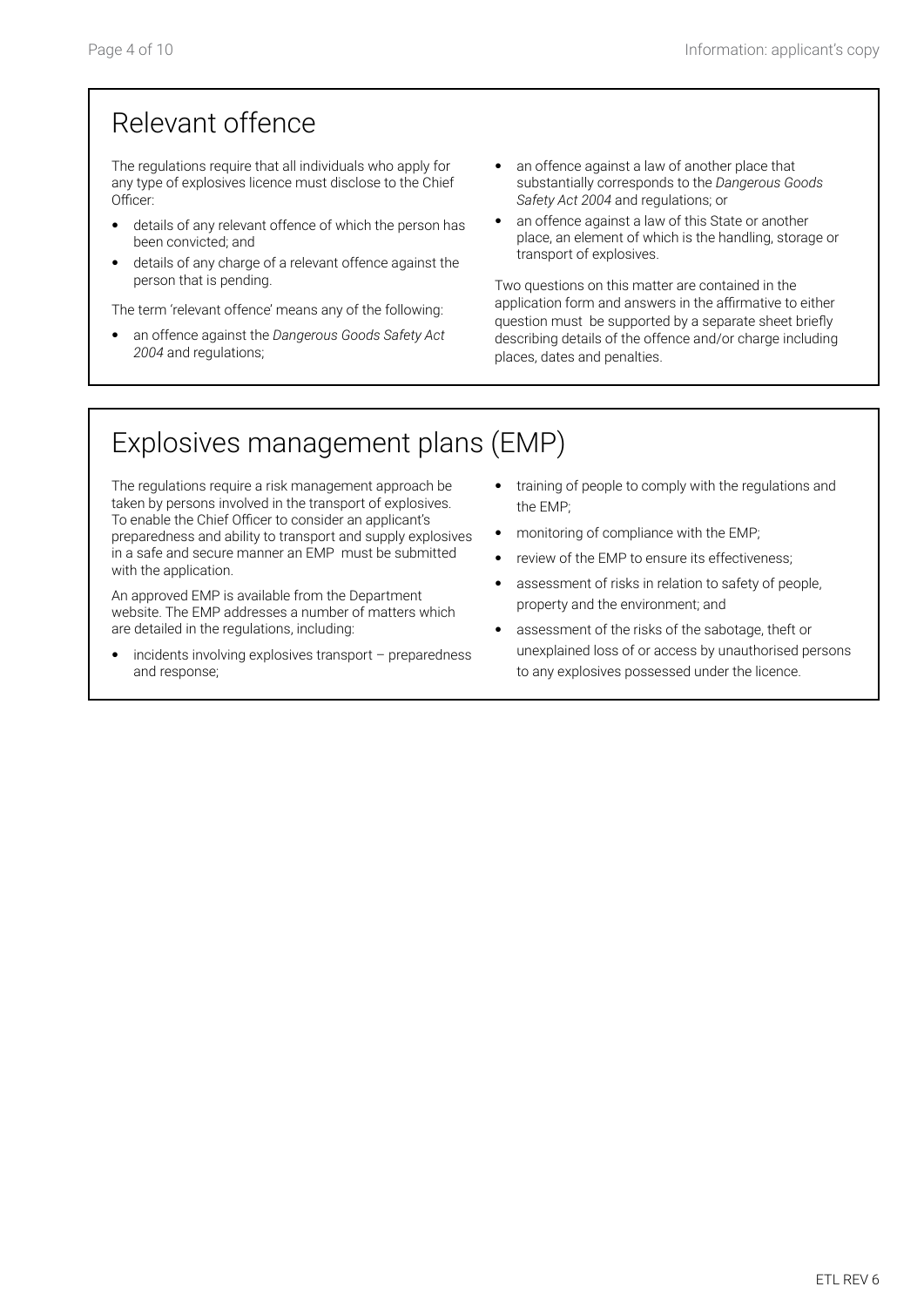# Application lodgement

If you intend to apply for a licence, it is recommended that you contact an accredited dangerous goods consultant and work with them to have your submission developed. The processing time for compliant applications that do not need complex internal assessment is 20 business days.

Your consultant will normally complete the application form on your behalf, however the intended licensee must actually sign the application. The licensee is responsible for all matters associated with the day-to-day storage and handling of the dangerous goods, and will be held accountable for any breaches of the Regulations.

### Information for dangerous goods consultants

The following information will assist accredited dangerous goods consultants when lodging applications for licences.

#### Lodgements by email

- Applies to applications for new licences.
- All emails are to be sent to cso@dmirs.wa.gov.au and not to individual DMIRS staff members. Any correspondence sent to this email address should only be submitted once and it will be actioned in a timely manner. This process ensures all applications can be tracked from time of lodgement.
- The original hardcopy application must still be forwarded by mail so that certified copies of supporting documents can be verified.
- The email should include a list detailing the names of all attachments.

Consultants are requested to utilise appropriate naming conventions for all attachments sent electronically so that the Department staff can easily identify the contents and make it easy for electronic document storage and retrieval.

# Licence fees

Please refer to the schedule of fees and charges on the Department website for the current fee applicable to this application for licence.

| <b>Contact details</b> |                                                    |
|------------------------|----------------------------------------------------|
| Phone:                 | $(08)$ 6251 2300                                   |
| Email:                 | cso@dmirs.wa.gov.au                                |
|                        | Website: www.dmirs.wa.gov.au or fees, forms, FAQs, |
|                        | quidance material and publications.                |

Only the licence fee for the first year of the licence is to be lodged with the application. Licence fees for subsequent years will be billed annually.

# Checking fees

These are only payable if the application has not been lodged through an accredited dangerous goods consultant. Checking fees are equal to the licence fee payable with the application.

# Lodgement

The completed application form, together with relevant documents and the relevant fee payable to the Department of Mines, Industry Regulation and Safety is to be mailed to:

Department of Mines, Industry Regulation and Safety Dangerous Goods Licensing Locked Bag 100 East Perth WA 6892

or handed in person at:

Level 1, 303 Sevenoaks Street Cannington WA 6107

Business hours: 8.30 am to 4.30 pm

*Notes:*

- *Licences cannot be issued over the counter.*
- *Please refer to the schedule of fees and charges on the Department website for the current fee applicable to this application for licence.*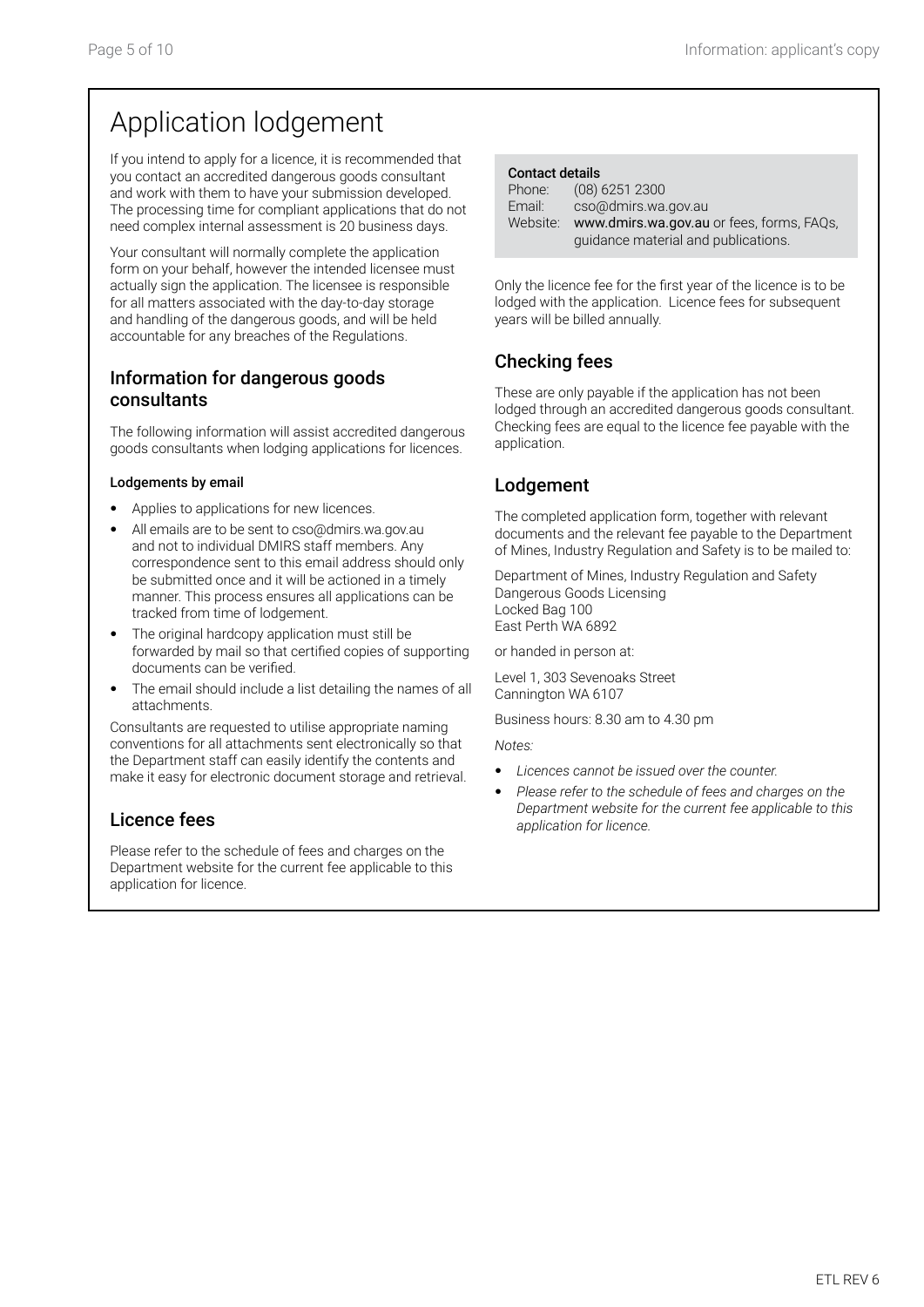Page 6 of 10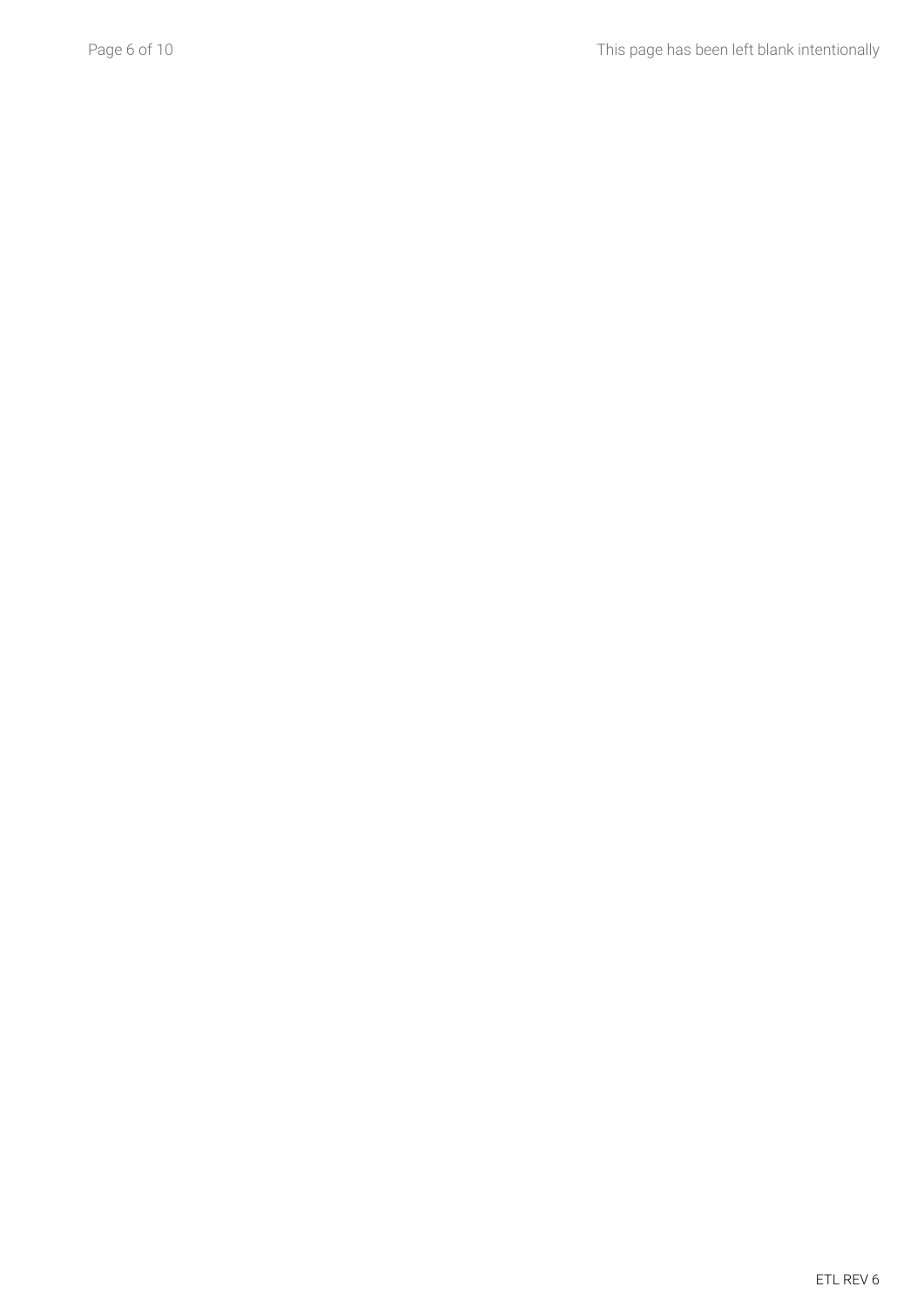

Application no. (office use only)

ETL

# Application for an explosives transport licence

### *Dangerous Goods Safety Act 2004*

Dangerous Goods Safety (Explosives) Regulations 2007

ABN: 69 410 335 356

| 1. Application type (you must tick one of the boxes)                                                                                      |                                                            |  |
|-------------------------------------------------------------------------------------------------------------------------------------------|------------------------------------------------------------|--|
| New licence<br>Amendments to an existing licence<br>ETL<br>Indicate licence number<br>Briefly describe amendment or transfer requirements | Transfer of a licence (can only be done by licence holder) |  |
|                                                                                                                                           |                                                            |  |
|                                                                                                                                           |                                                            |  |

| 2. Applicant details   |                                                                                                                                         |  |  |
|------------------------|-----------------------------------------------------------------------------------------------------------------------------------------|--|--|
|                        | Please tick one of the following boxes and complete the relevant section below:<br>Trust<br>Individual<br>Body corporate<br>Partnership |  |  |
|                        | Proof of entity documents are required to be lodged with the application. Refer to information section of application form.             |  |  |
|                        | Full legal name (as shown on the proof of entity document)                                                                              |  |  |
|                        |                                                                                                                                         |  |  |
| <b>ABN</b>             | AND/OR<br><b>ACN</b>                                                                                                                    |  |  |
|                        | Registered business (trading name) (if different to the legal name)                                                                     |  |  |
|                        |                                                                                                                                         |  |  |
| <b>Contact details</b> |                                                                                                                                         |  |  |
|                        | <b>Business street address (mandatory)</b>                                                                                              |  |  |
| Unit no.               | (e.g. St, Rd<br>Street no.<br><b>Street</b><br>Type<br>Lot no.                                                                          |  |  |
| Town / suburb          | Postcode<br>State                                                                                                                       |  |  |
| Phone                  | Email                                                                                                                                   |  |  |
|                        | Postal address (complete if different from above)                                                                                       |  |  |
| Unit no.               | (e.g. St, Rd<br><b>Street</b><br>Street no.<br>Lot no.<br>Type                                                                          |  |  |
| Town / suburb          | Postcode<br>State                                                                                                                       |  |  |
| Phone                  | Email                                                                                                                                   |  |  |
|                        |                                                                                                                                         |  |  |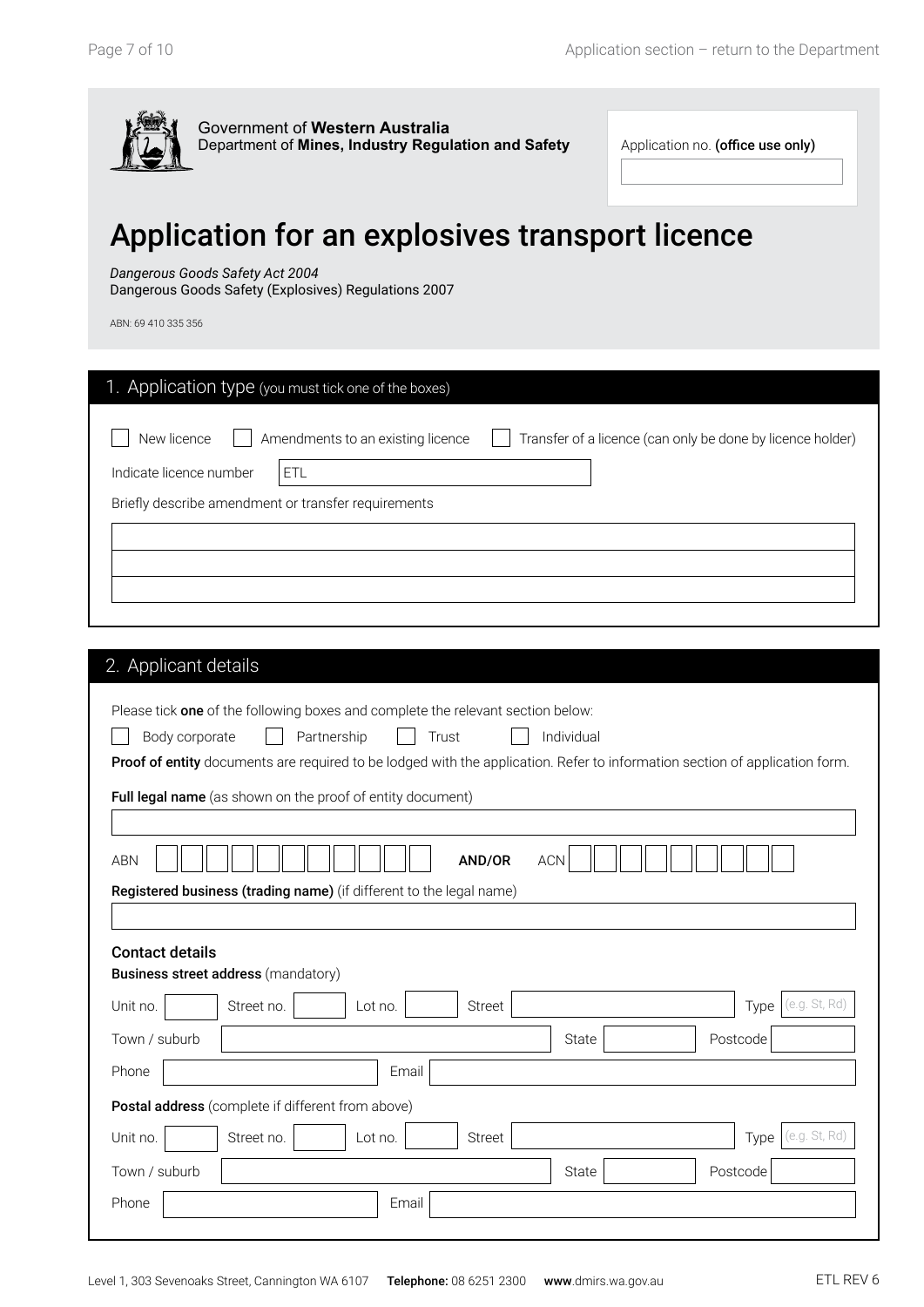# 3. Relevant offence

### The following questions must be answered if the applicant is an individual.

Have you been convicted of any relevant offence?<br>  $\Box$  Yes  $\Box$  No

Do you have a charge of a relevant offence pending against you?

If you answered 'yes' to either of the above questions please attach a separate sheet with details of your full name, date of birth, description of offence and/or charge, places, dates, penalties etc.

## 4. Security clearance details

| Completion of this section is mandatory where the applicant is an individual. |  |
|-------------------------------------------------------------------------------|--|
| WA Dangerous Goods Security Card number<br>Expiry date                        |  |
| 0R                                                                            |  |
| Recognised security clearance from another State / Territory of Australia     |  |
| Licence / permit description                                                  |  |
| Licence / permit number                                                       |  |
| State issued<br>Expiry date                                                   |  |
| A certified copy of the licence / permit must be attached to the application. |  |

| 5. Vehicle location                                                                                                                                                                                                       |
|---------------------------------------------------------------------------------------------------------------------------------------------------------------------------------------------------------------------------|
| Property name (if applicable) (in WA where vehicles can be inspected)                                                                                                                                                     |
| Trading name                                                                                                                                                                                                              |
| (e.g. St, Rd)<br>Unit no.<br><b>Street</b><br>Street no.<br>Lot no.<br>Type                                                                                                                                               |
| Town / suburb<br>Postcode                                                                                                                                                                                                 |
| Phone<br>Facsimile                                                                                                                                                                                                        |
|                                                                                                                                                                                                                           |
| 6. Insurance                                                                                                                                                                                                              |
| Have you obtained public liability insurance in accordance with Chapter 8 of the Australian Explosives Code, 3 <sup>rd</sup> edition?<br>No<br>Yes                                                                        |
|                                                                                                                                                                                                                           |
| 7. Applicant's declaration (where the intended licence holder is not an individual, this declaration must be<br>signed by a person within the business / firm who has authority to sign)                                  |
| I declare the information provided in this application and the documents provided in support of it, are true and correct.<br>I understand that providing false or misleading information in an application is an offence. |
| Position<br>Name                                                                                                                                                                                                          |

Signature of applicant Date / /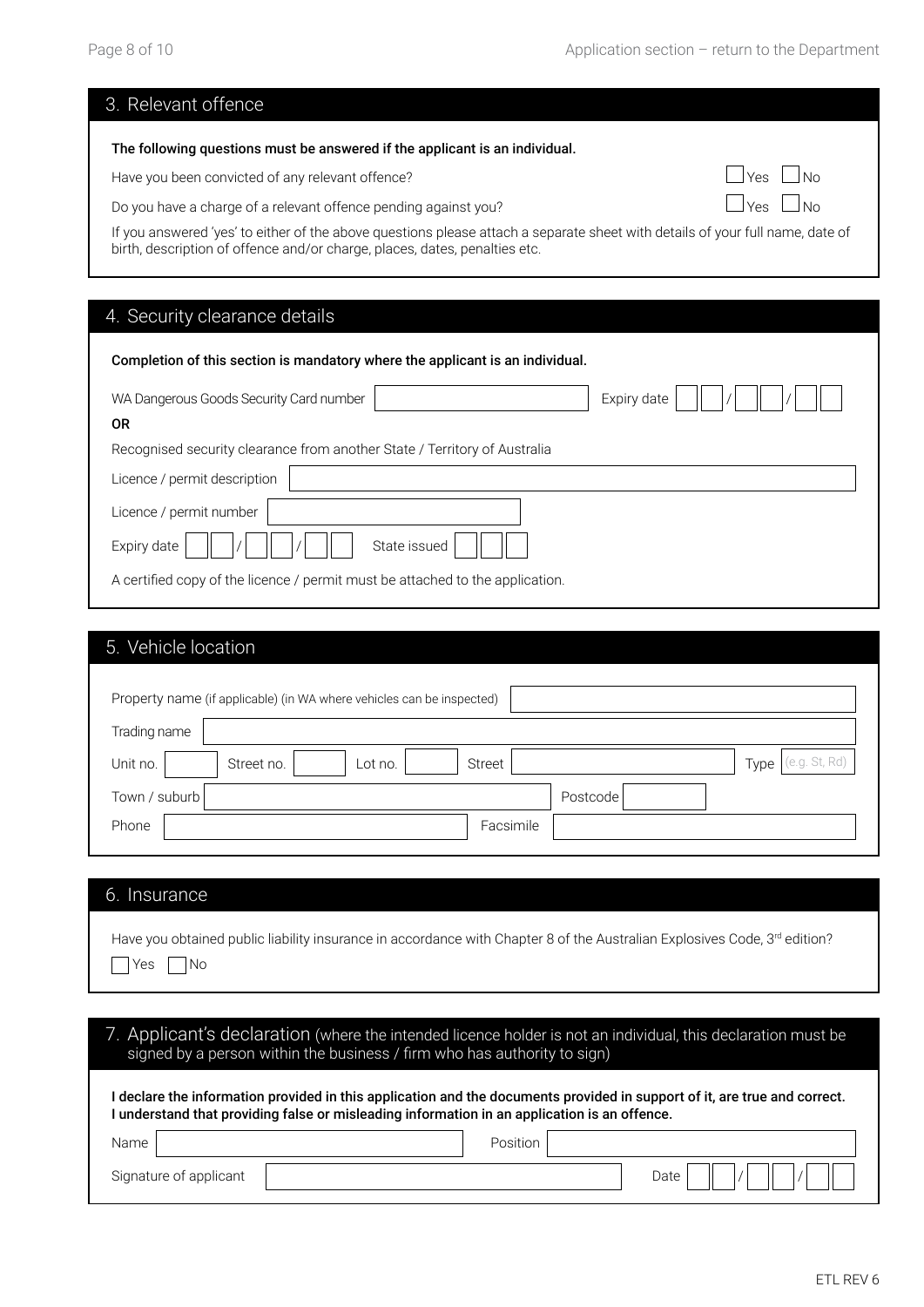| 8. Checklist (please tick the boxes to ensure your submission is complete)                                                                                                                                                                              |
|---------------------------------------------------------------------------------------------------------------------------------------------------------------------------------------------------------------------------------------------------------|
| Completed and signed application forms                                                                                                                                                                                                                  |
| The original certified copy of certificate of incorporation (if applicable)                                                                                                                                                                             |
| If a partnership, the following:                                                                                                                                                                                                                        |
| the original certified copy of evidence of the partnership                                                                                                                                                                                              |
| a statutory declaration from each partner stating (the name of the partnership; the name, home address and<br>contact details of all<br>partners; the business in which the partnership is engaged)                                                     |
| If a trust, the following:                                                                                                                                                                                                                              |
| the original certified copy of a document which states the name of the trust                                                                                                                                                                            |
| Full name, home address and contact details of at least one of the trustees<br>If the nominated trustee is a body corporate or partnership, the documents required are the same as advised for<br>such entities                                         |
| If an individual, a colour copy of the applicant's current motor driver's licence                                                                                                                                                                       |
| A separate sheet briefly describing details of any relevant offence resulting in convictions, and/or charges pending (if<br>applicable as per part 2)                                                                                                   |
| The original certified colour copy of an interstate recognised security clearance (if applicable as per part 3)                                                                                                                                         |
| A copy of an explosives management plan                                                                                                                                                                                                                 |
| Payment of the licence fee                                                                                                                                                                                                                              |
| Incomplete applications cannot be processed and will be returned.                                                                                                                                                                                       |
| Licences cannot be issued over the counter. Please post applications to the Department of Mines, Industry Regulation<br>and Safety. The processing time for compliant applications that do not need complex internal assessment is 20<br>business days. |
|                                                                                                                                                                                                                                                         |

# 9. Payment

Payment must be made by Visa or Mastercard credit cards. You will be contacted by telephone for payment on the telephone number provided in your application.

If a person other than yourself is to pay for this application, please provide relevant contact details below. Incomplete information may delay the processing of your application.

#### Payment contact details

Payer name *(must be completed even if a company is paying)*

| Payer company (if a third party company is paying) |                     |  |
|----------------------------------------------------|---------------------|--|
| Payer daytime phone number                         | Payer mobile number |  |
| Payer email address                                |                     |  |